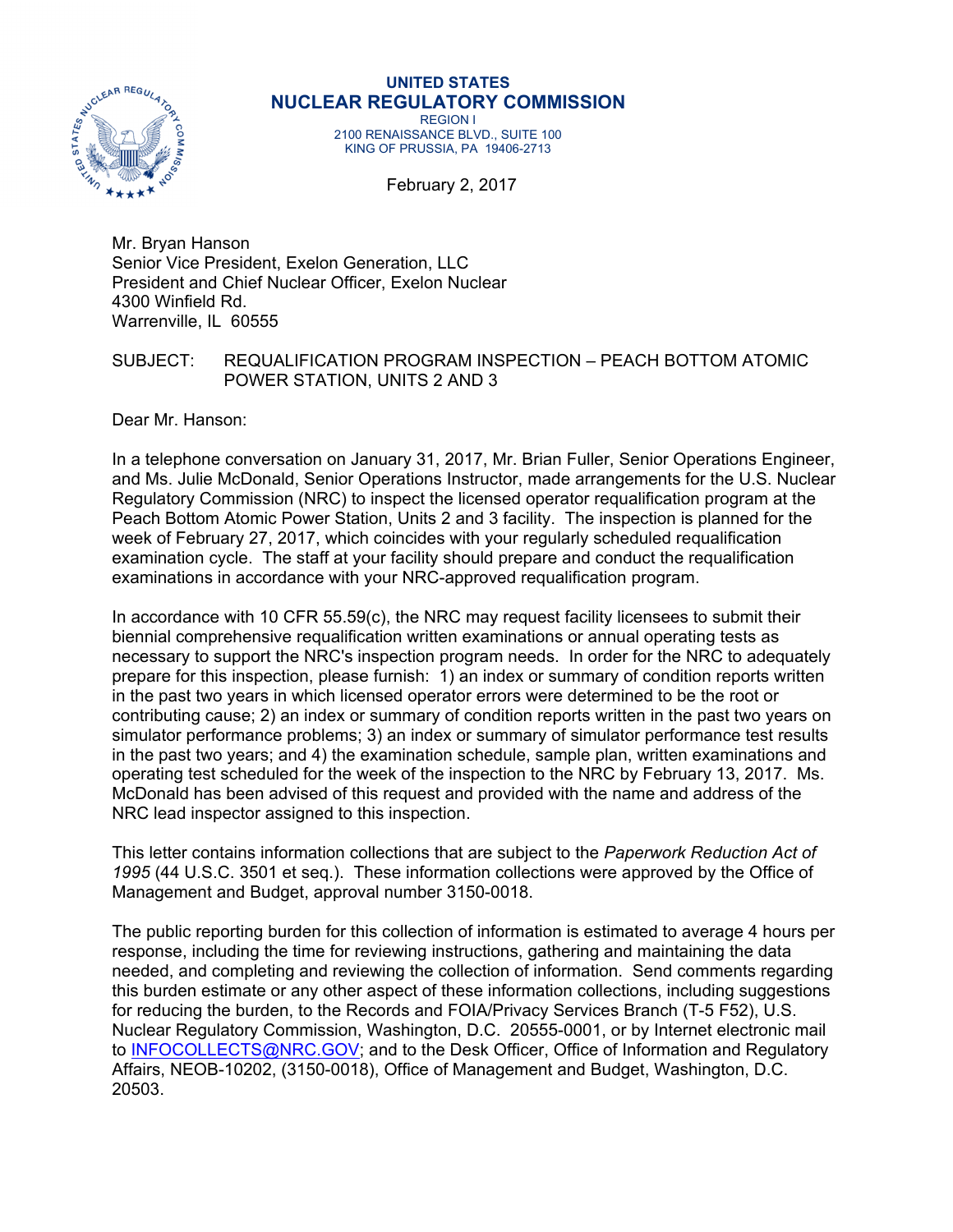### B. Hanson **B.** Hanson

The NRC may not conduct or sponsor, and a person is not required to respond to, a collection of information unless it displays a currently valid OMB control number. In accordance with 10 CFR 2.390 of the NRC's "Rules of Practice," a copy of this letter will be available electronically for public inspection in the NRC Public Document Room or from the Publicly Available Records (PARS) component of the NRC's document system, Agencywide Documents Access and Management System (ADAMS). ADAMS is accessible from the NRC Web site at http://www.nrc.gov/reading-rm/adams.html (The Public Electronic Reading Room).

Thank you for your cooperation in this matter. If you have any questions regarding this inspection, please contact Brian Fuller at (610) 337-5077.

Sincerely,

### **/RA/**

Donald E. Jackson, Chief Operations Branch Division of Reactor Safety

Docket Nos. 50-277, 50-278 License Nos. DPR-44, DPR-56

cc: Distribution via ListServ